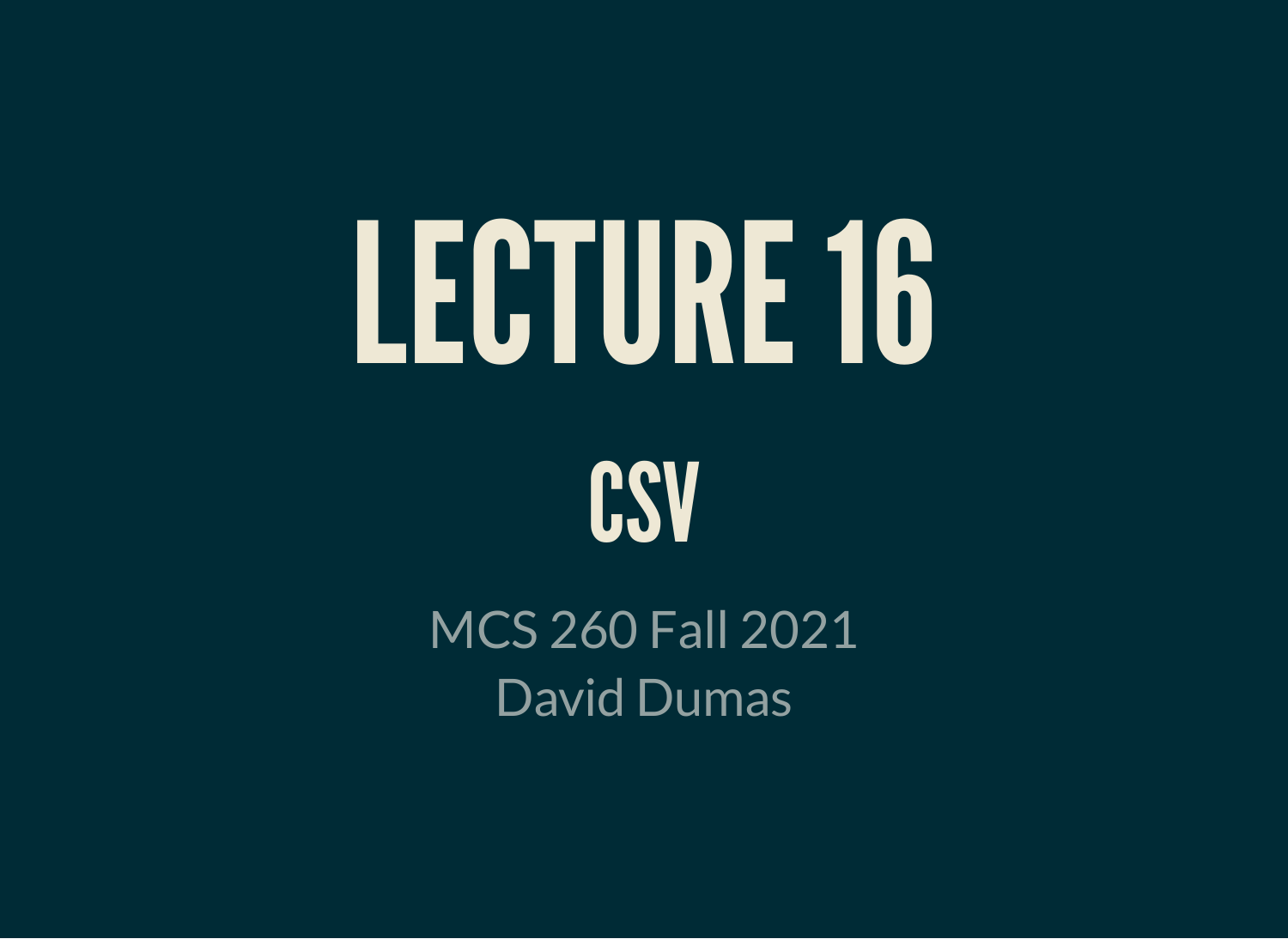# REMINDERS

- Read the project 1 solution and ask questions!  $\bullet$
- Project 2 due 6pm central time Fri Oct 8
- Project 2 autograder opens Mon Oct 4  $\bullet$
- Change from worksheet 7 onwards: Problem 1 is for  $\bullet$ whole-lab discussion.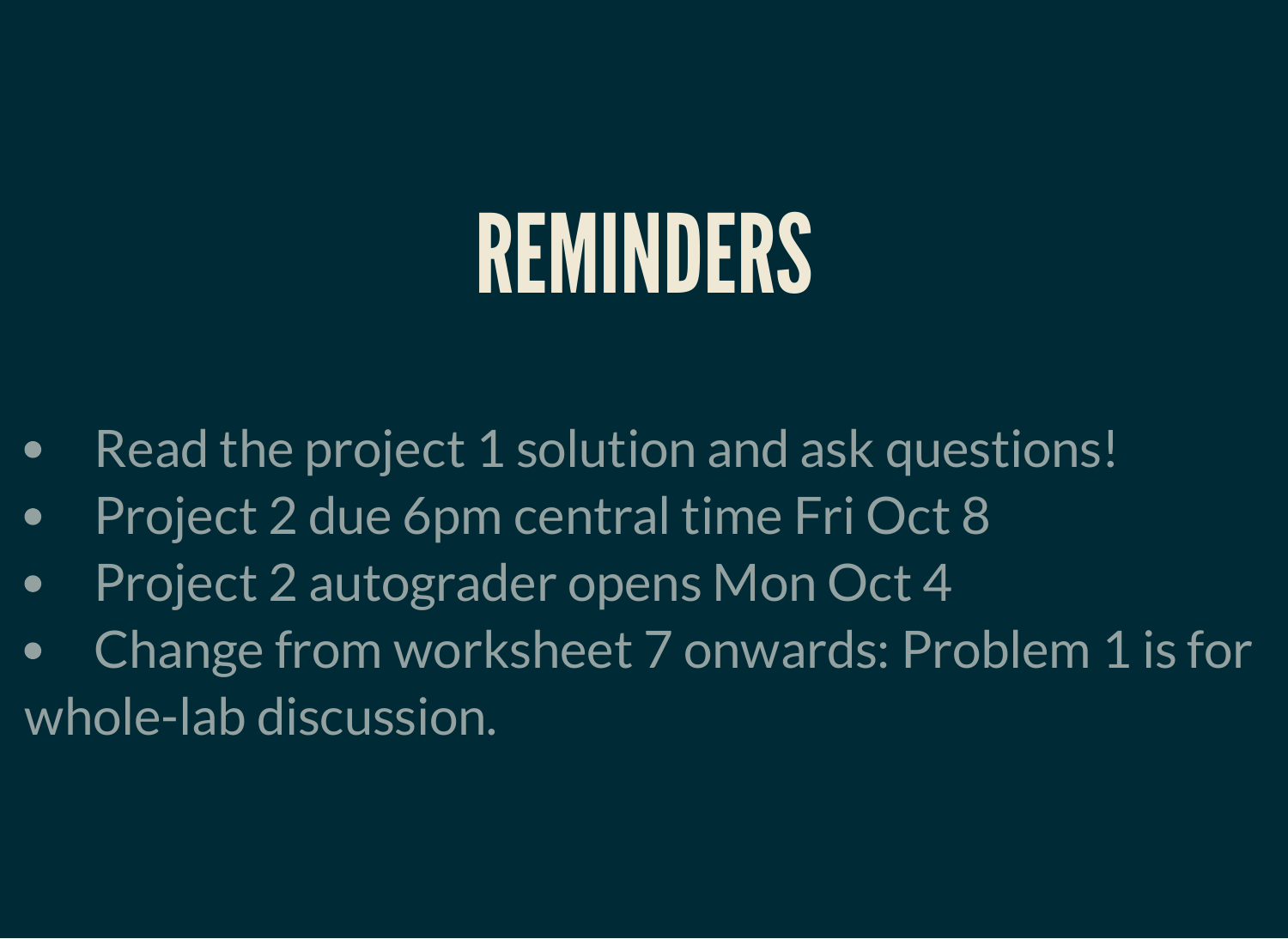#### CSV

CSV is a format for storing tabular data in a text file.

Basic format: Each line contains some values, separated by commas. There is no universally accepted way to indicate types (e.g. string vs int).

fullname, midterm, final, hwk avg Maureen Singh,82.0,91.5,94.0 Yousuf Shaw,78.0,89.0,96.5

Often, the first line contains column headers.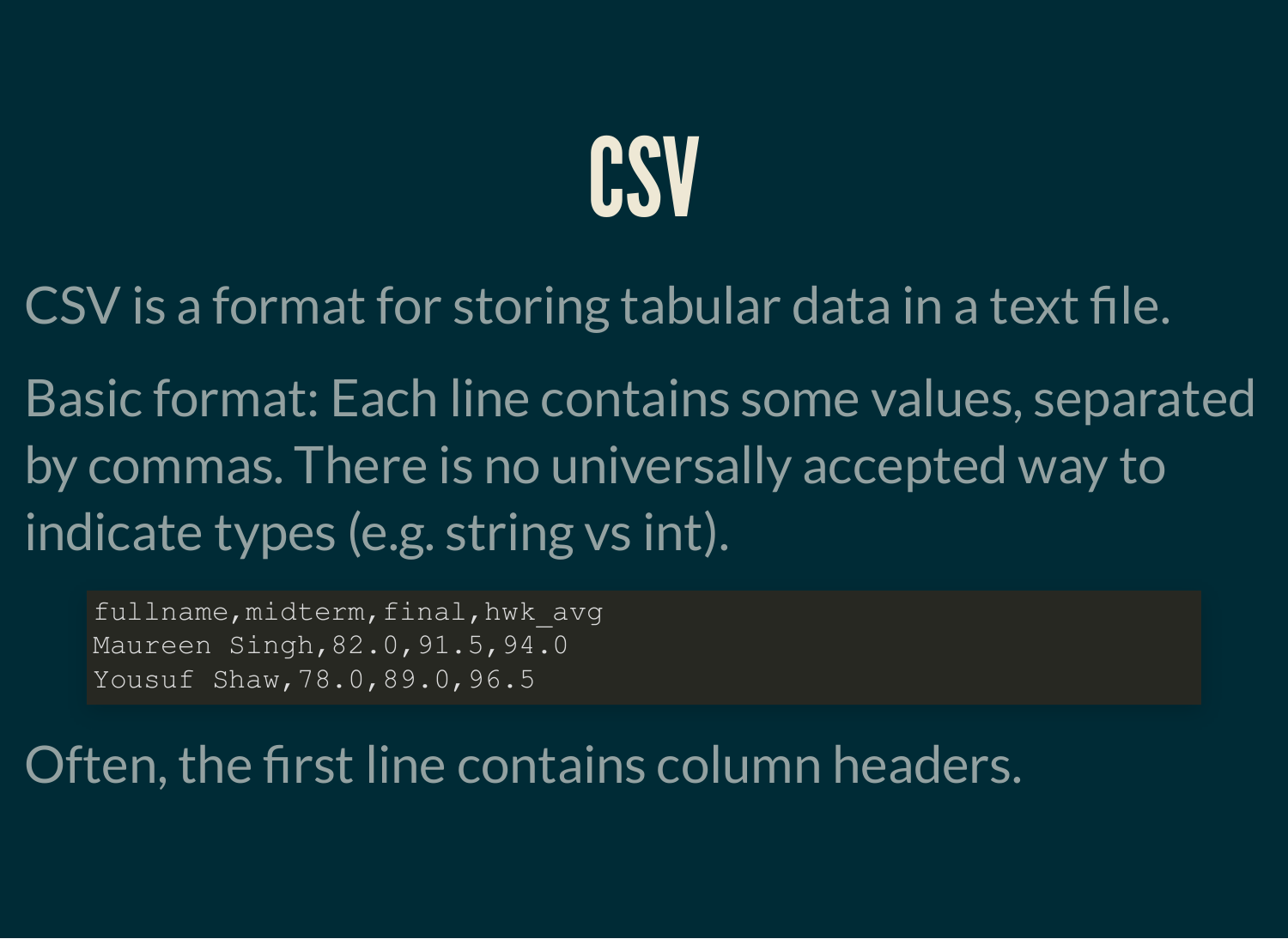#### CSV VS JSON

- JSON for arbitrary data structures, especially hierarchies. Verbose if many dictionaries have the same keys. Typed.
	- *Mostly for talking to other programs.*
- CSV for tabular data, i.e. text representation of a spreadsheet. Untyped.
	- *Mostly for interacting with spreadsheets and databases.*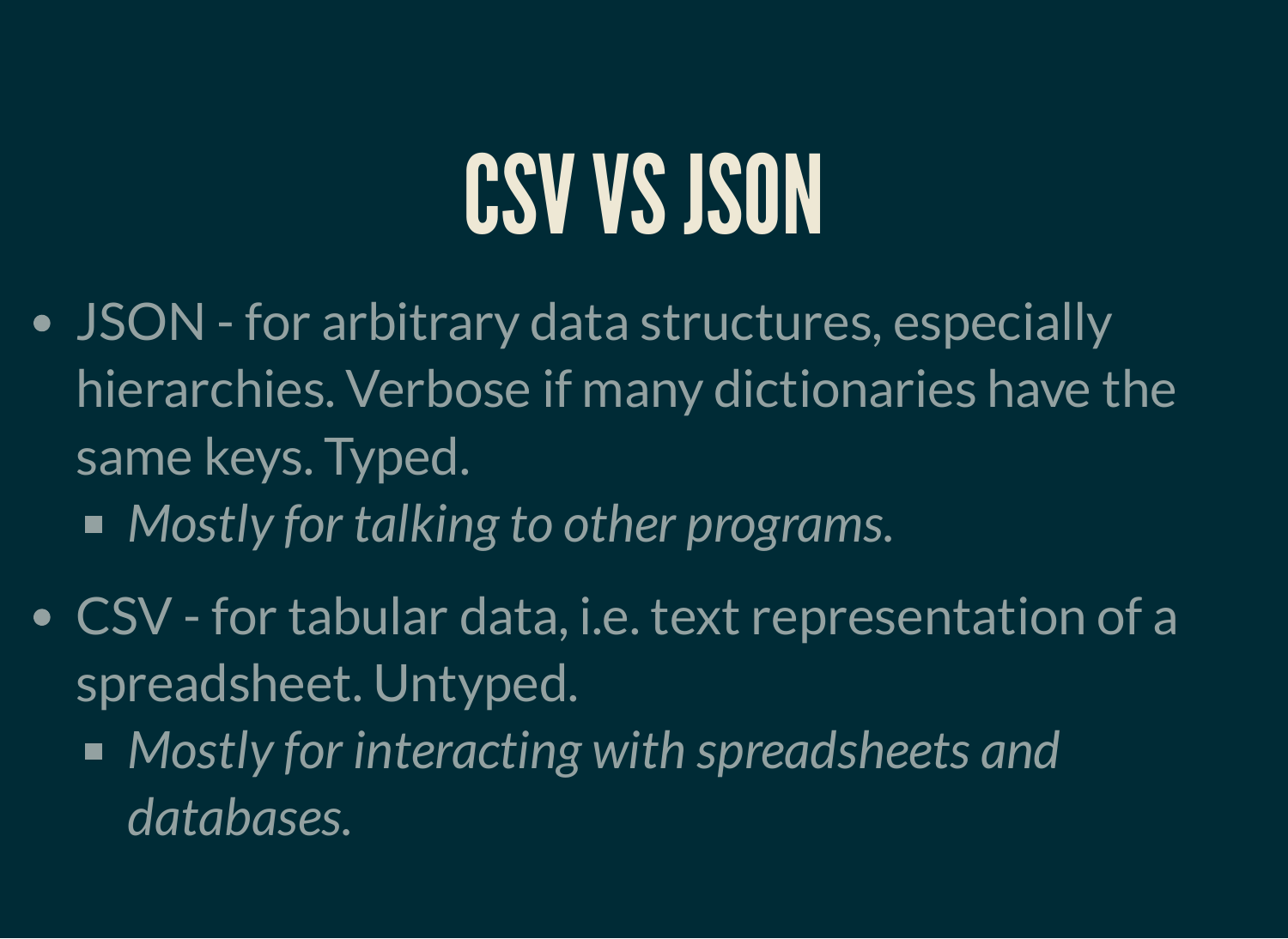#### READING CSV

- $\overline{\text{csv} \cdot \text{reader}(f)}$  returns an iterable that gives the rows one by one, as lists of values.
- Use the return value in a  $for$  loop to process the file row by row.
- Hit it with  $list \in (x)$  if you need the whole list a once (rare).
- **Important: When opening to read/write CSV you need to give open() an extra argument newline="".**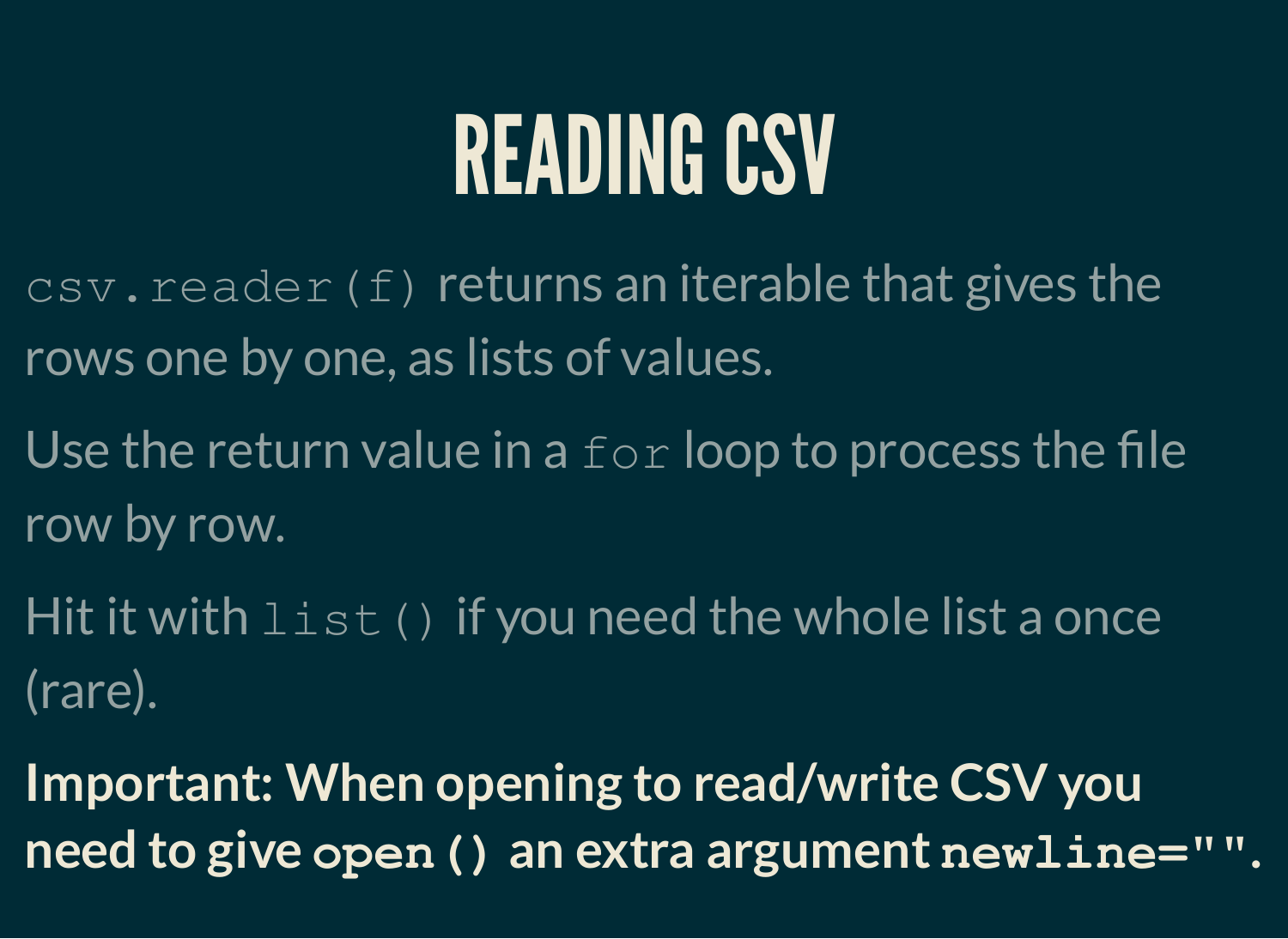# READING CSV (CONT'D)

If the CSV file has has headers, a better option is csv.DictReader(f) which yields rows as dictionaries, using column headers as keys.

csv.DictReader does not return the header row.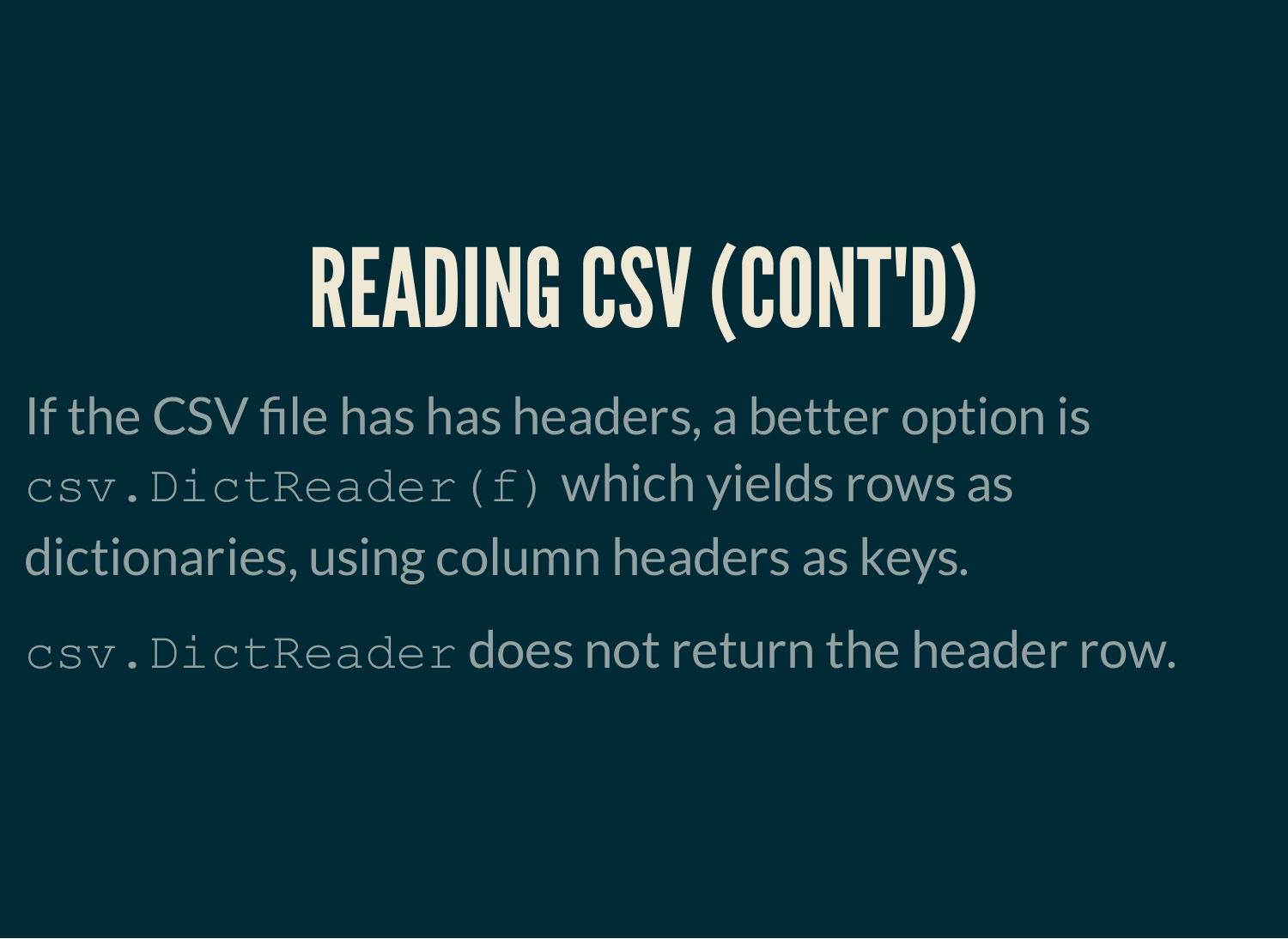#### WRITING CSV

csv.writer(f) takes a file object and returns a writer object, which has a useful method:

- $\bullet$  . writerow (L)  $-$  Write the items in iterable L to a row in the file.
- Note: When opening to read/write CSV you need to give open() an extra argument  $newline="".$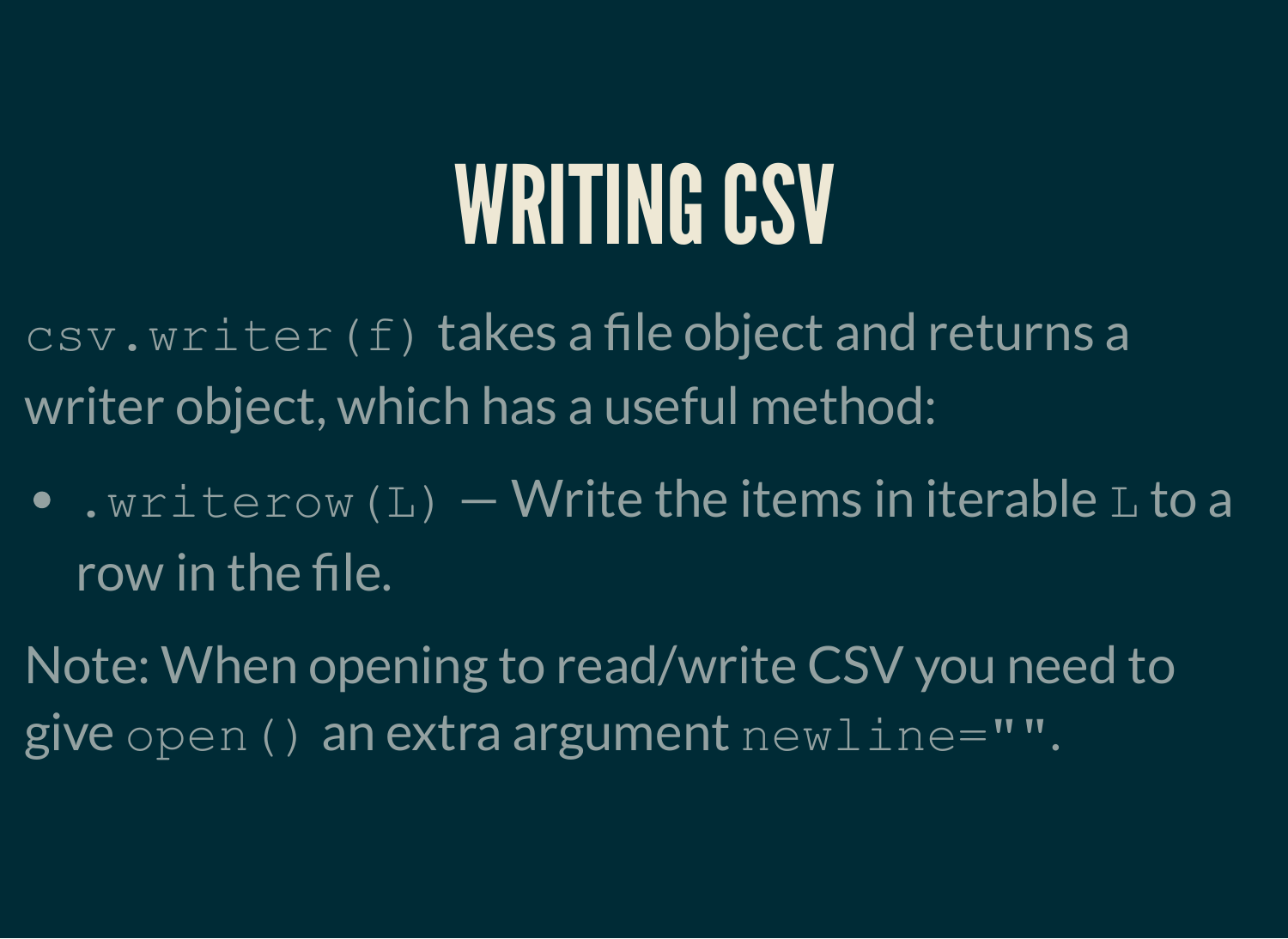# WRITING CSV (CONT'D)

csv.DictWriter(f,fieldnames=L) specifies an iterable L of field names, and returns a writer object that expects rows as dictionaries. Useful methods:

- $\lceil \frac{1}{2} \rceil$  write the field names to a header row.
- $\cdot$  writerow (d)  $-$  Write the values from dictionary d to a line of the output file (but only the ones corresponding to keys that are field names).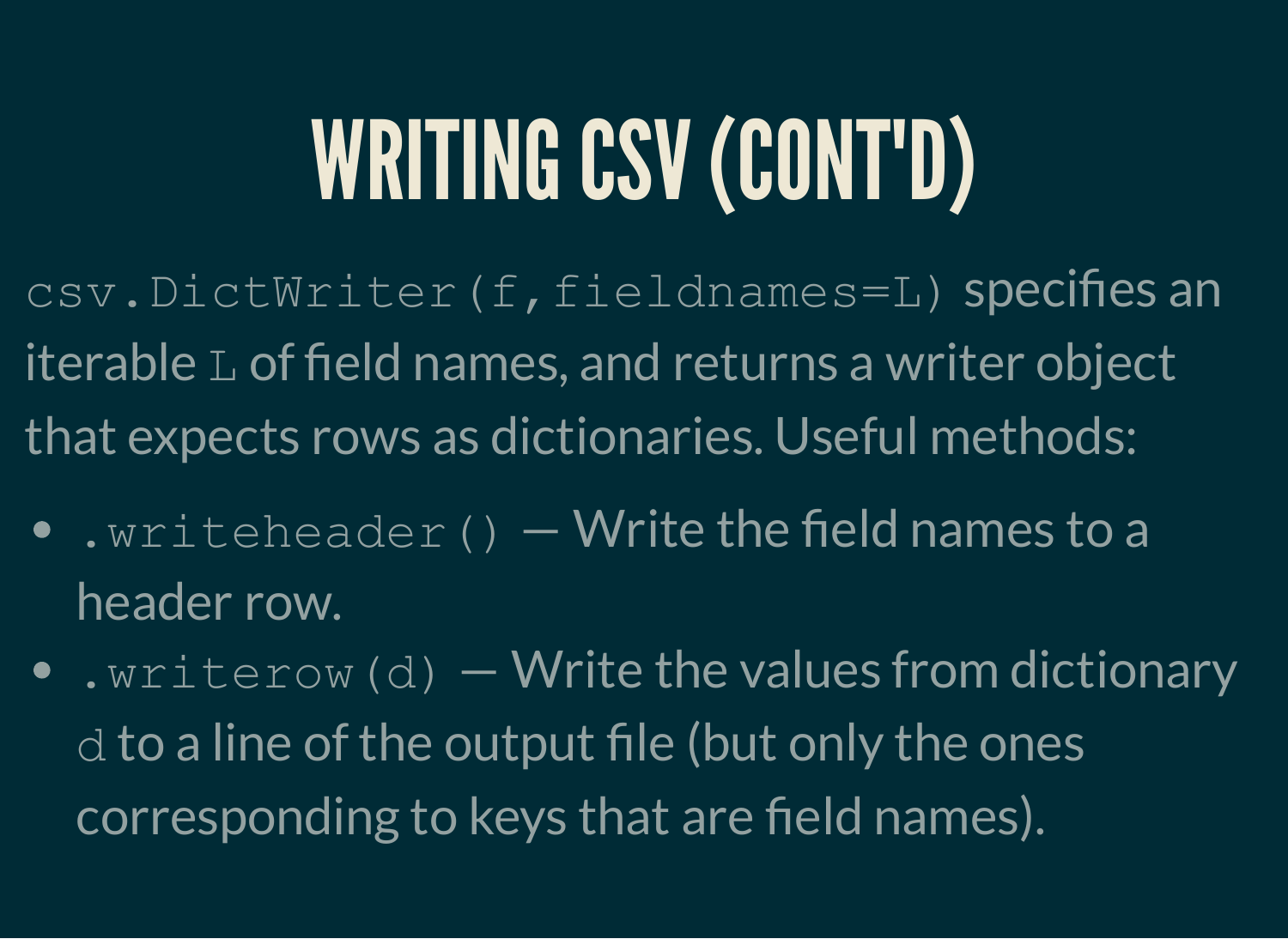#### OTHER FEATURES

- The CSV reader and writer functions can use a separator other than a comma, e.g. specify delimiter="\t" to read or write *tab separated values (TSV)*.
- Some CSV files put values in quotes so that the separator character can appear in the value, e.g.

fullname,occupation Octavia Spencer, "actor, author" "Bond, James Bond","spy"

#### The csv module supports this convention.